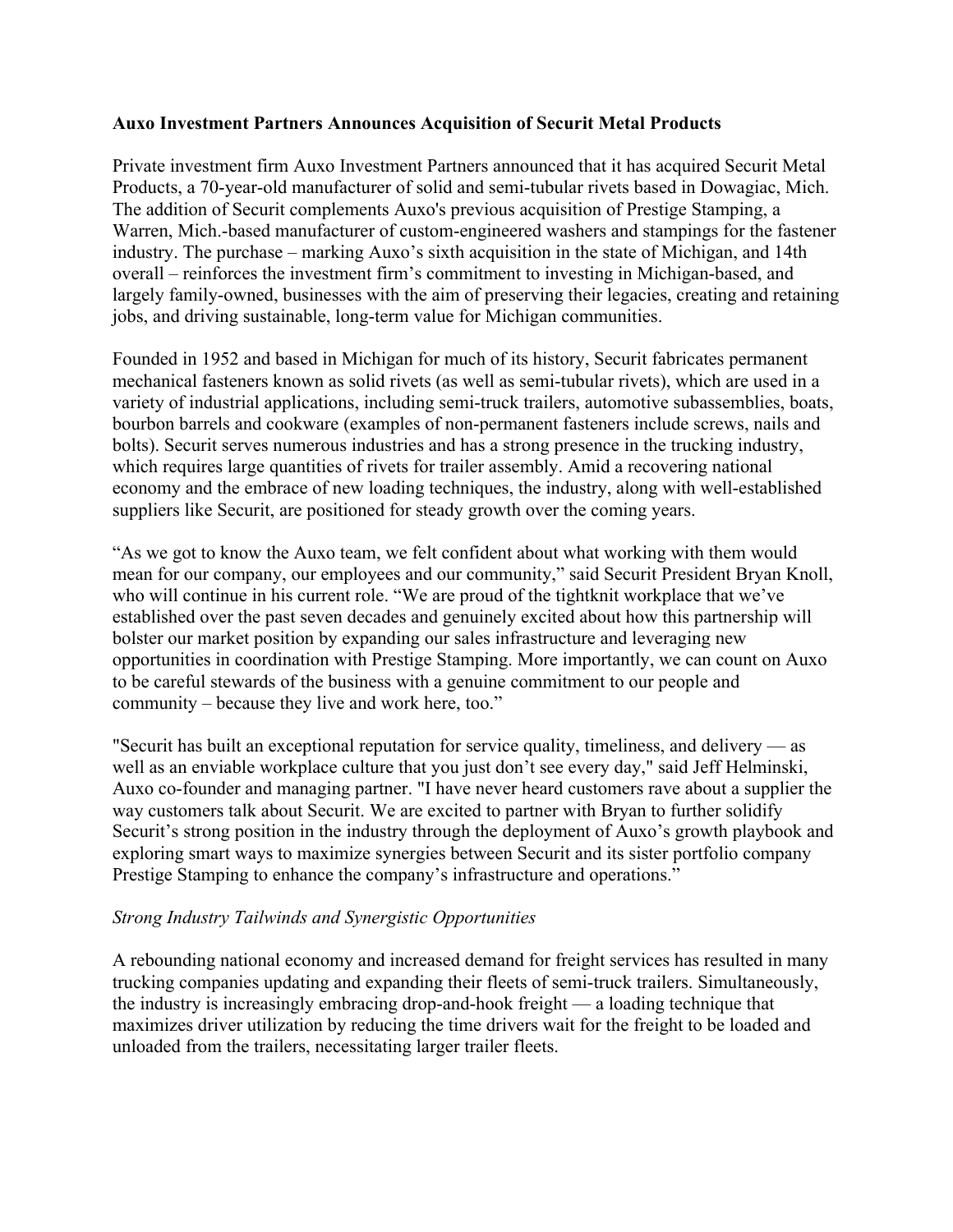With both factors increasing demand for rivets, Securit is poised for continued growth given its available manufacturing capacity and best-in-class customer service. Combining these factors with cross-selling opportunities with Prestige's customers in automotive, general industrial and construction/infrastructure markets is expected to lead to dramatic growth opportunities ahead for Securit.

"In today's manufacturing environment, where companies are navigating supply chain disruptions resulting from having shipped production offshore to save a few cents per part, we see reshoring efforts increasing demand for domestic production as purchasing departments begin to account for risk-adjusted total landed costs in their sourcing decisions," added Helminski. "Securit is positioned to step up and deliver for American manufacturing customers given our available production capacity and ample supply of talented labor in Southwest Michigan."

Advisors and lenders on the transaction included Miller Johnson PLC, Barnes & Thornburg LLP, KSM, BHS Insurance, Strategies Wealth Advisors, Krauter & Co., Thomas Brady & Associates, Miedema Appraisals, Mercantile Bank of Michigan, and Oxer Capital.

Prior to Securit, Auxo acquired 14 companies, most recently Genesis Rail Services and Ferrovia as part of Auxo's burgeoning rail platform. Auxo had also acquired Bernal Rotary Dies, Atlas Die, AtlasFlex, Midway Rotary Die Solutions, DieCraft Engineering & Manufacturing, and GC Dies, which comprise the Impact Converting and Systems Solutions platform. It's marine platform, Auxo Marine, was formed by the acquisitions of M/G Transport Services, a leading inland barge transportation and logistics company, and Andrie, the premier Great Lakes marine services company serving customers with challenging safety and specialty material handling and transportation requirements. Other acquisitions include Paramount Tube and Euclid Medical, niche manufacturers of custom-engineered spiral wound tube and pharmaceutical packaging, Prestige Stamping, a high-speed manufacturer of custom engineered stampings for the fastener industry, and Altus industries, a leading supplier of medical carts and workstations.

Auxo has a passion for investing in and growing Michigan-based business. This deal marks Auxo's sixth acquisition in the state where it seeks to partner with Michigan-based — and largely family-owned —businesses, with the aim of preserving these companies' legacies, creating and retaining jobs, and driving sustainable, long-term value for Michigan businesses and communities. Throughout Michigan, baby boomers are set to retire, leaving many of the state's family-owned businesses in need of generational succession planning solutions –– a need which is being accelerated as the pandemic lingers. Since the majority of capital available to address these needs currently comes from outside the state, Auxo is one of the select few in-state options to support these businesses.

## *A Long-Term, Collaborative Approach*

Auxo was named after the ancient Greek goddess of growth and the firm seeks to partner with companies that meet the following investment criteria:

- North America-based
- Manufacturing, industrial, value-added distribution or business services industries